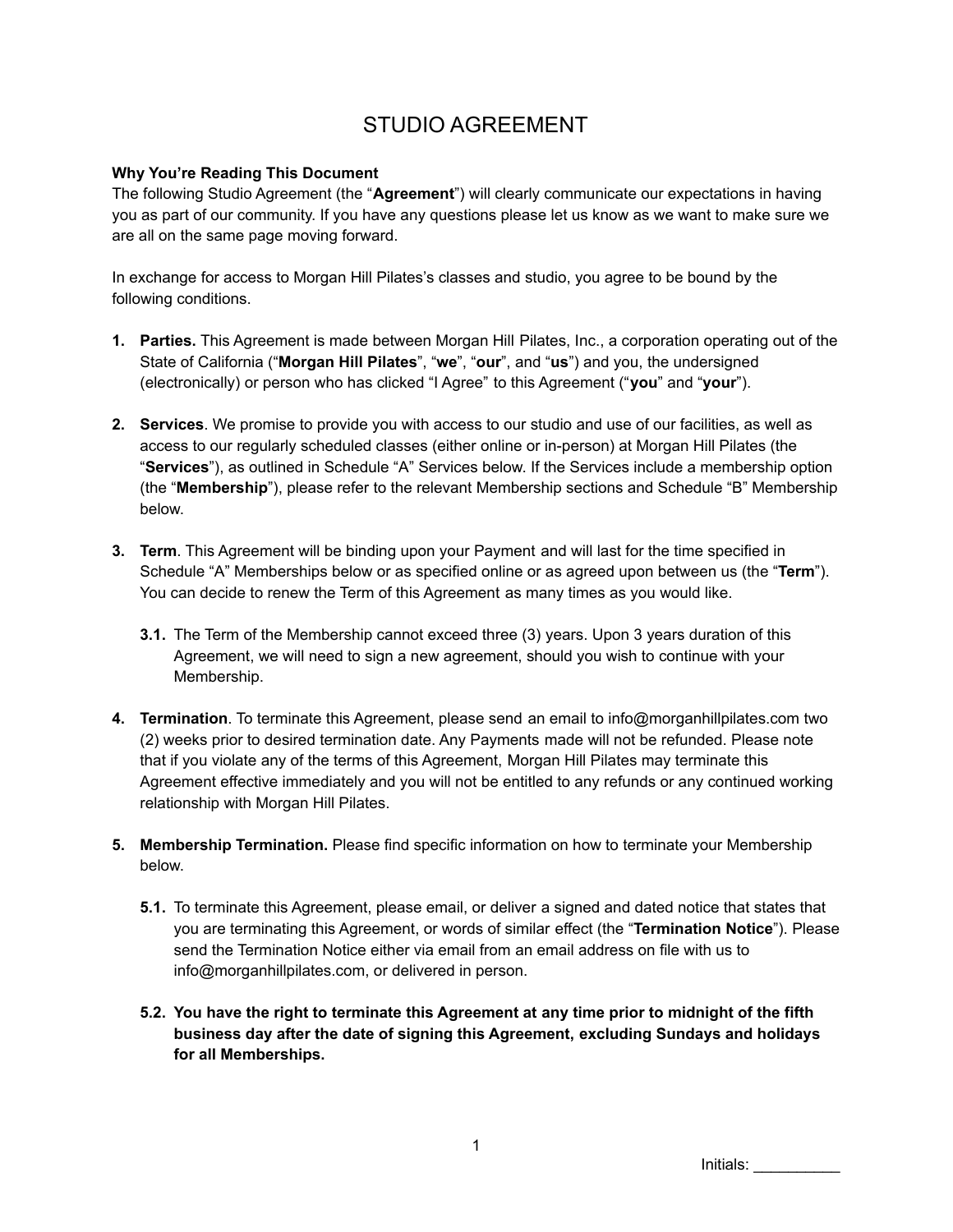- **5.3.** If the total cost of your Membership is between \$1,500 and \$2,000, you have 20 days to terminate this Agreement. If the total cost of your Membership is between \$2,001 and \$2,500, you have 30 days to terminate this Agreement. If the total cost of your Membership is equal to or greater than \$2,501, you have 45 days to terminate this Agreement.
- **5.4.** If the total cost of your Membership is less than \$1,500, including initial Membership fees, then you must provide Morgan Hill Pilates with 30 days notice if you wish to terminate this Agreement. No prior payments will be refunded.
- **5.5.** If you relocate more than a 25 mile radius from Morgan Hill Pilates during the Term of this Agreement, you may terminate this Agreement. Please provide the Termination Notice at the earliest possible time. Any prepaid dues will be refunded, except for a termination fee not exceeding \$100, or \$50 if more than half of the Term has expired.
- **5.6.** If you die or become permanently disabled you or your estate may terminate this Agreement. For permanent disability. Any prepaid dues will be refunded and no termination fee will be charged.
- **5.7.** You may also terminate this Agreement online via an email formatted and provided to you by Morgan Hill Pilates if (the **"Termination Request Form**"). You may then email this Termination Request Form without additional information.
- **6. Our Commitment to You.** Morgan Hill Pilates is committed to providing you with the opportunity and support to move intentionally and freely, no matter your circumstances.
- **7. Scheduling.** Please consult Morgan Hill Pilates or refer to our available schedule of classes for the exact scheduling and time of our classes.
- **8. Payment**. You agree to pay the price, including the possibility of incremental payments ("**Incremental Payment**"), of the Services as outlined in Schedule "A" or "B" below (the "**Payment**"). All Payments, prices and costs are in US dollars (USD).
	- **8.1.** The Payment price is subject to taxes and additional fees. Any subsequent changes to the Payment price will not affect the validity of this Agreement.
	- **8.2.** Payment is due upon completed purchase of the Services and must be made in full prior to the start of your Services.
- **9. Incremental Payments**. If your method of Payment includes Incremental Payments, you authorize Morgan Hill Pilates to maintain your account information and charge that account automatically upon the renewal of the Membership with no further action required by you.
	- **9.1.** Morgan Hill Pilates will charge your method of payment as outlined in Schedule "B" for the Incremental Payment.
- **10. Late Cancellation**. Late cancellations and no shows are charged the full amount for the Services. A cancellation is late if it is given with less than 24 hours notice.

Initials: \_\_\_\_\_\_\_\_\_\_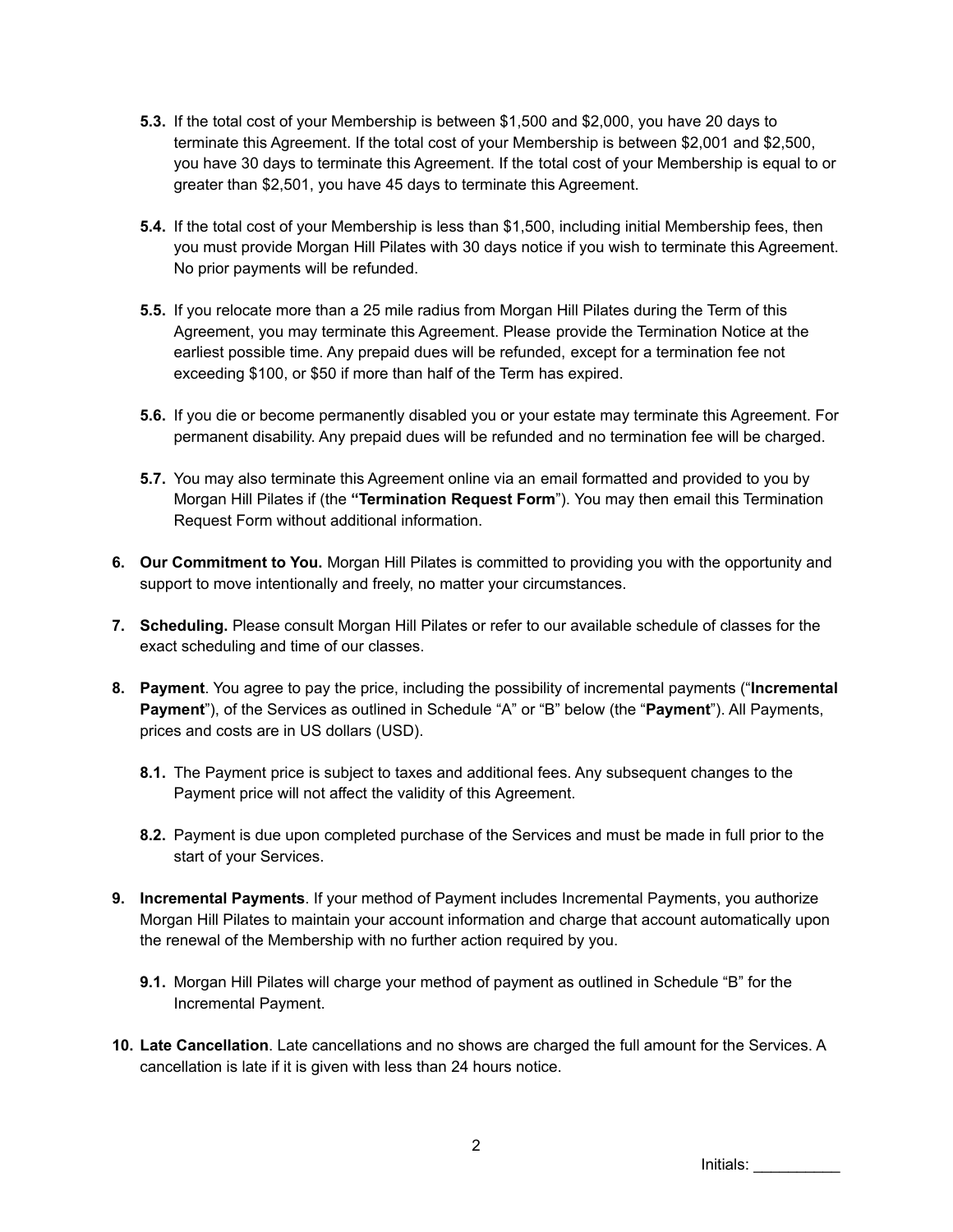- **11. Refunds.** Our refund policy is as follows: All sales are final. The Services are non-refundable and non-transferable, with the exception of the terms outlined in sections 5 above. Eligible refunds do not include Payment made for the Membership services already received.
- **12. Membership Suspension.** Details regarding the availability of a suspension of your Membership are as follows. If you'd like to suspend your membership, please send an email to info@morganhillpilates.com two weeks prior to the date you would like to begin the suspension.
- **13. Legal Fees**. You will be responsible for any and all legal fees incurred by Morgan Hill Pilates regarding any potential chargeback issues (for example, if you want to issue a chargeback or contest a payment).
- **14. Payment Failure**. In the event that your Payment fails, your Membership access will be temporarily suspended until we receive your Payment. In the event of three failed payments, you understand that Morgan Hill Pilates may contract a collection agency to collect the money from you.
- **15. No Guarantees**. Morgan Hill Pilates cannot guarantee any particular success from participating in our classes or from our Membership. We promise to provide you with the opportunity, classes and support to achieve your goals, but any success and results ultimately depends on your commitment.
- **16. Code of Conduct.** You agree to be mindful and respectful during the classes and Services. This includes respecting other members of Morgan Hill Pilates in their fitness journey and taking care when using the facilities and studio space. You also agree to comply with our studio protocol, policies and guidelines, as updated from time to time on our website or posted on-site.
- **17. Studio Closure**. If our studio and facilities are forced to close due to COVID-19, a natural disaster, or other unavoidable circumstance, the Services freeze until the studio can reopen.
- **18. Force Majeure**. Morgan Hill Pilates will not be liable for any failure or delay regarding the Services if such failure or delay is: beyond the reasonable control of Morgan Hill Pilates, could not have been reasonably foreseen or provided against, or due to events such as a pandemic, natural disaster, or other Act of God. In such an event, you will not be entitled to any refunds or recovery.
- **19. Substitute Services.** Morgan Hill Pilates has the right to substitute services. This means that if we ever need to switch to online classes or asynchronous virtual offerings due to circumstances beyond our control, we have the right to such a substitution for in person classes.
- 20. Waiver. Before the Services can begin, you must sign our Waiver Agreement form. Please read it and make sure you understand it. You need to sign that form as well as this Agreement so that we can be absolutely sure you understand and agree to it.
- **21. COVID-19 / Infectious Disease.** Amidst the current developments surrounding communicable diseases, you acknowledge that every time you participate in any of the Services you are affirming that you are healthy and that you do not present an increased risk due to COVID-19 or other infectious diseases. If you are suffering from symptoms of a communicable disease or are unsure of your health and ability to partake in the Services, please consult with your doctor and we urge you not to visit our studios or facilities. You further agree to follow the relevant guidelines and comply with studio policies around COVID-19, including use of masks or other protective gear, social distancing

Initials: \_\_\_\_\_\_\_\_\_\_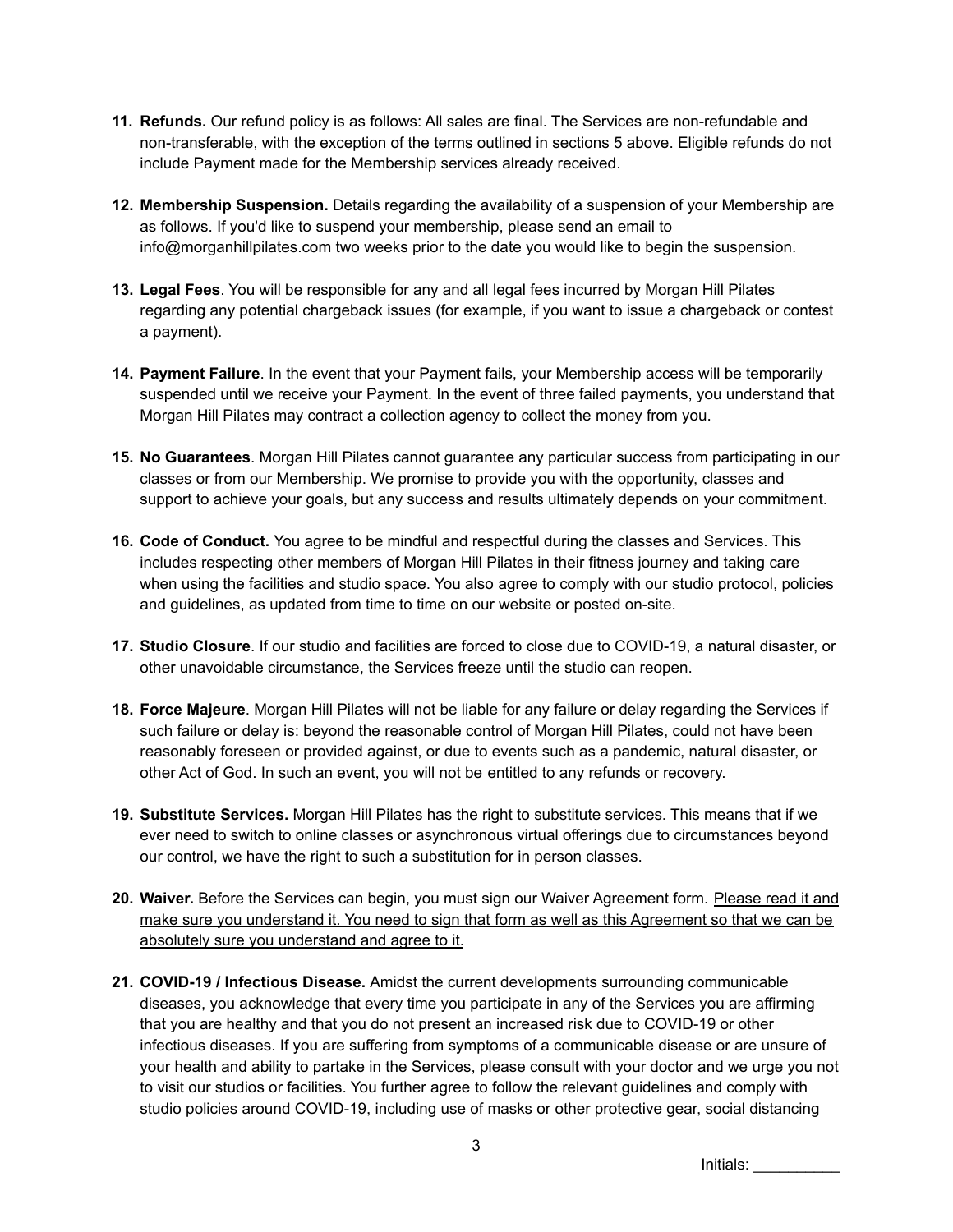and hygiene practices. We are all in this together and need to remember to act responsibly and with kindness towards each other in order to ensure everyone's safety.

- **22. Media Release**. We think you're incredible and would love to show you off! By participating in the Services, you agree to grant us the irrevocable right to use your image, likeness, photographs, video content, audio recordings of you captured in our studio or that you share with us online (via your own or others posting of you) as part of our online streaming, marketing and sales throughout the world and in perpetuity. You also release us from all claims you may have relating to the use mentioned in this section. Please let us know If you ever want us to stop using an image of you.
- **23. General Indemnity.** You hereby fully indemnify Morgan Hill Pilates and any of its members, directors, officers, employees, contractors, volunteers, agents, executors, administrators, successors, family members and assigns (the "**Indemnified Parties**") and save harmless the Indemnified Parties from any losses, claims, damages, actions, causes of action, costs and expenses that an Indemnified Party may sustain, incur or suffer at any time, which are based upon, arise out of or occur, directly or indirectly, by reason of any act or omission by you arising out of the performance of the Services, including the contraction of COVID-19 or other communicable diseases, however caused including as a result of Morgan Hill Pilates's negligence, provided that where Morgan Hill Pilates has contributed to such liability by its own negligent conduct, your indemnity obligation will be limited proportionately.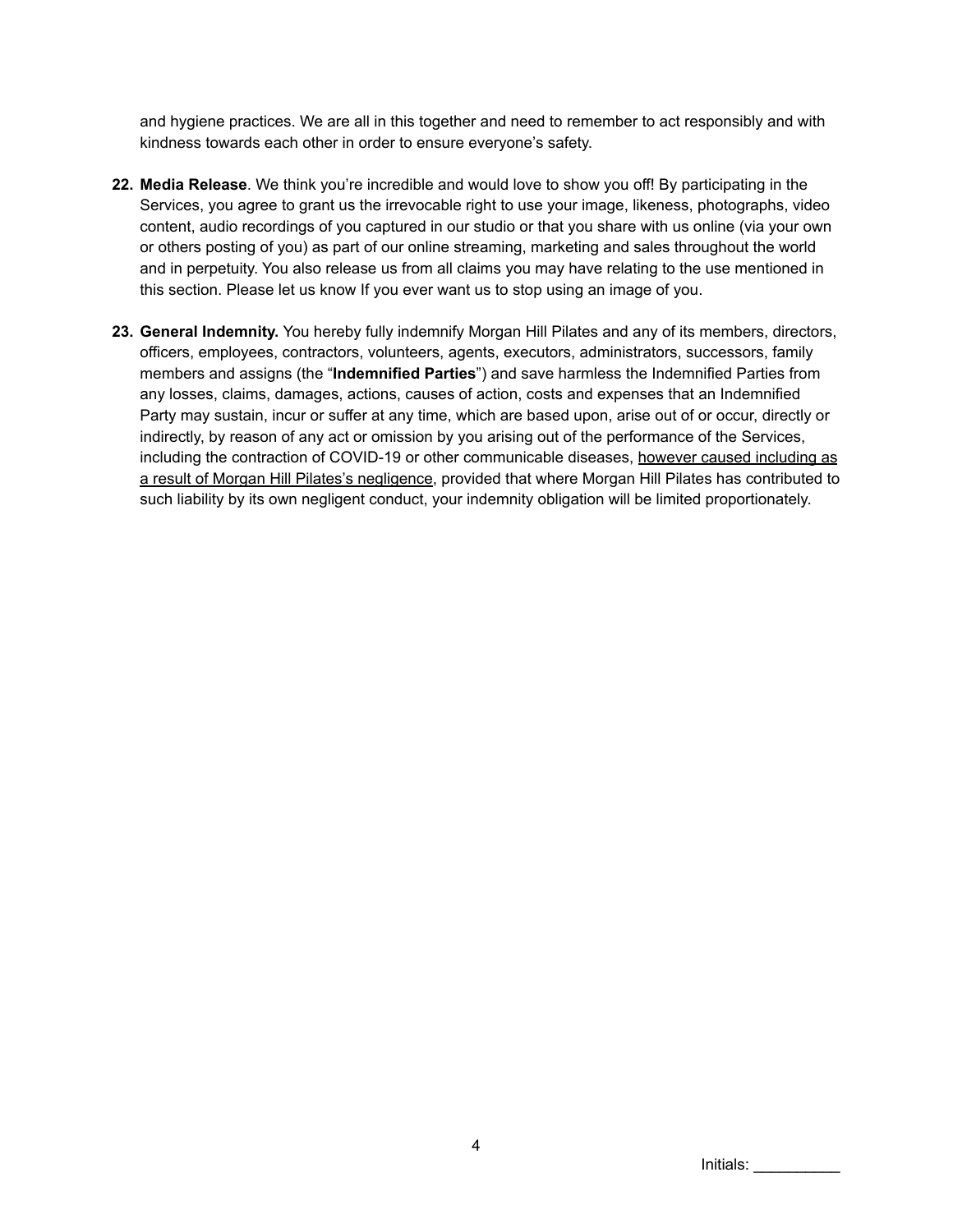**24. Standard Legal Things**. **Choice of Laws and Venue.** This Agreement will be governed exclusively by the laws of the State of California. The parties agree to irrevocably submit all claims to the exclusive jurisdiction of the courts of the State of California. **Severability**. If any provisions of this Agreement are invalid or unenforceable, the other provisions in the Agreement will remain in full force and effect. **Entire Agreement**. This Agreement constitutes the entire Agreement between the parties and replaces any prior agreements. **Waiver of Breach**. The waiver by Morgan Hill Pilates of any breach by you of any provision of this Agreement will not be taken to be a waiver of any further breaches by you. **Notice**. For the purpose of this Agreement, e-mail will suffice for written notice when required as set out above. **Headings**. The headings used in this Agreement are for stylistic purposes only and none of the content in the headings are intended to be legally binding. **Counterparts**. This agreement may be signed in any number of counterparts, each of which is an original, and all of which taken together constitute one single document. **Online Agreement.** We agree that this Agreement may be signed electronically or agreed to by having you click "I Agree", the effect of which will be the same as if we signed the Agreement by hand and the intention of which is that both parties desire to be bound by all the terms of the Agreement.

Thank you for taking the time to read this. Let's begin!

Initial / Minimum Term of Membership: \_\_\_\_\_\_\_\_\_\_\_\_\_\_\_\_\_\_\_\_\_\_\_\_

**AGREED and ACCEPTED**

Signature

**Signature** 

**\_\_\_\_\_\_\_\_\_\_\_\_\_\_\_\_\_\_\_\_\_\_\_\_\_\_\_\_\_\_\_\_\_\_\_\_**

Morgan Hill Pilates, Inc. Per: Julianne Scoles, Owner

 $\mathcal{L}_\text{max}$  , where  $\mathcal{L}_\text{max}$  and  $\mathcal{L}_\text{max}$  and  $\mathcal{L}_\text{max}$ Printed Name

Date:\_\_\_\_\_\_\_\_\_\_\_\_\_\_\_\_\_\_\_\_\_\_\_\_\_\_\_\_\_\_

**\_\_\_\_\_\_\_\_\_\_\_\_\_\_\_\_\_\_\_\_\_\_\_\_\_\_\_\_\_\_\_\_\_\_\_**

Date:\_\_\_\_\_\_\_\_\_\_\_\_\_\_\_\_\_\_\_\_\_\_\_\_\_\_\_\_\_\_\_\_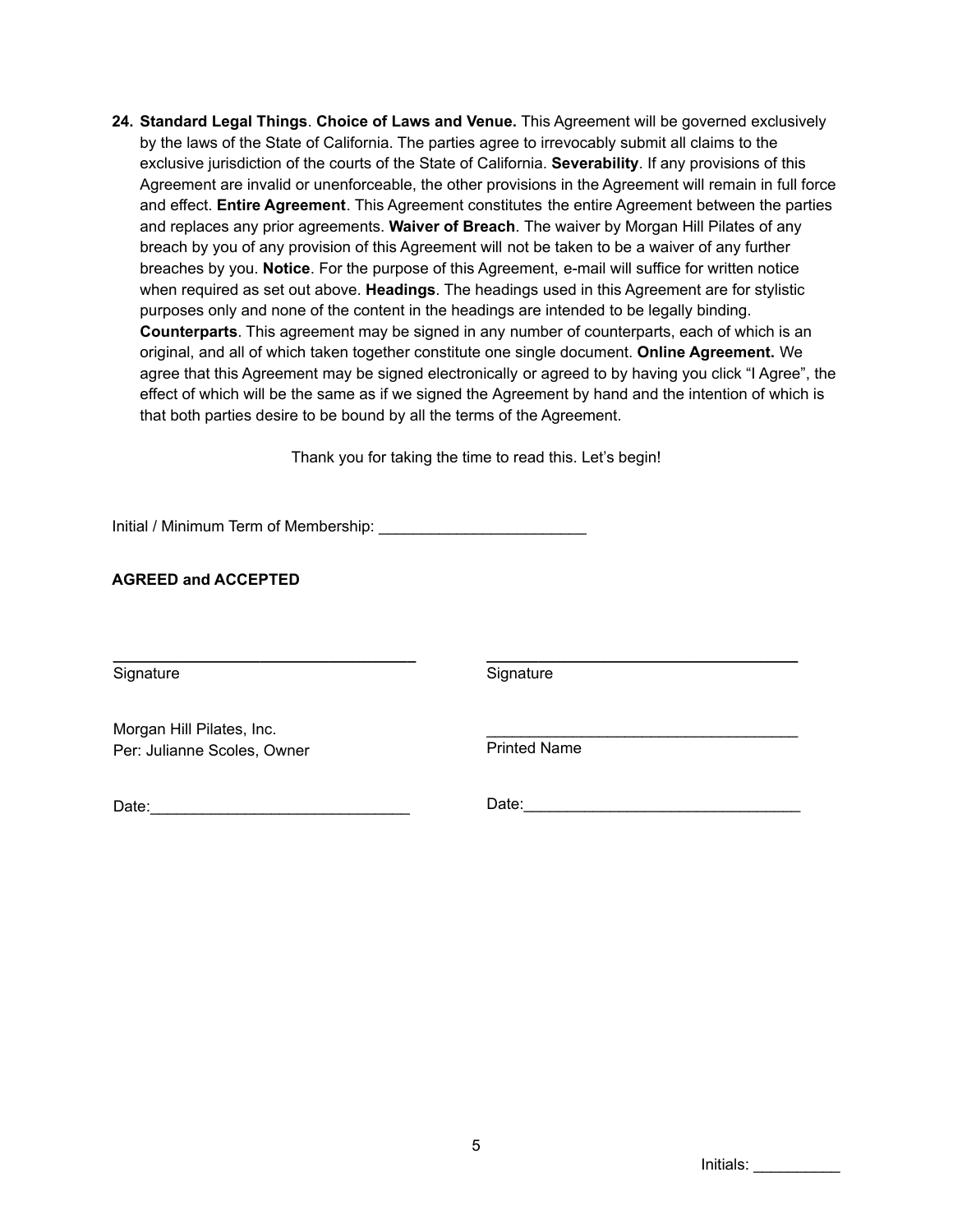# SCHEDULE "A" SERVICES

| 10 Class Package                 |                                     |  |
|----------------------------------|-------------------------------------|--|
| Cost                             | \$400 USD                           |  |
| <b>Detail</b>                    | 10 package of group classes         |  |
|                                  |                                     |  |
| <b>Single Group Class</b>        |                                     |  |
| Cost                             | \$45 USD                            |  |
| <b>Details</b>                   | Single group class                  |  |
|                                  |                                     |  |
| 10 Semi Private Sessions Package |                                     |  |
| Cost                             | \$450 USD                           |  |
| <b>Details</b>                   | 10 package of semi private sessions |  |
| Single Semi Private Session      |                                     |  |
| Cost                             | \$55 USD                            |  |
| <b>Details</b>                   | Single semi private session         |  |
| 10 Private Sessions Package      |                                     |  |
| Cost                             | \$900 USD                           |  |
| <b>Details</b>                   | 10 package of private sessions      |  |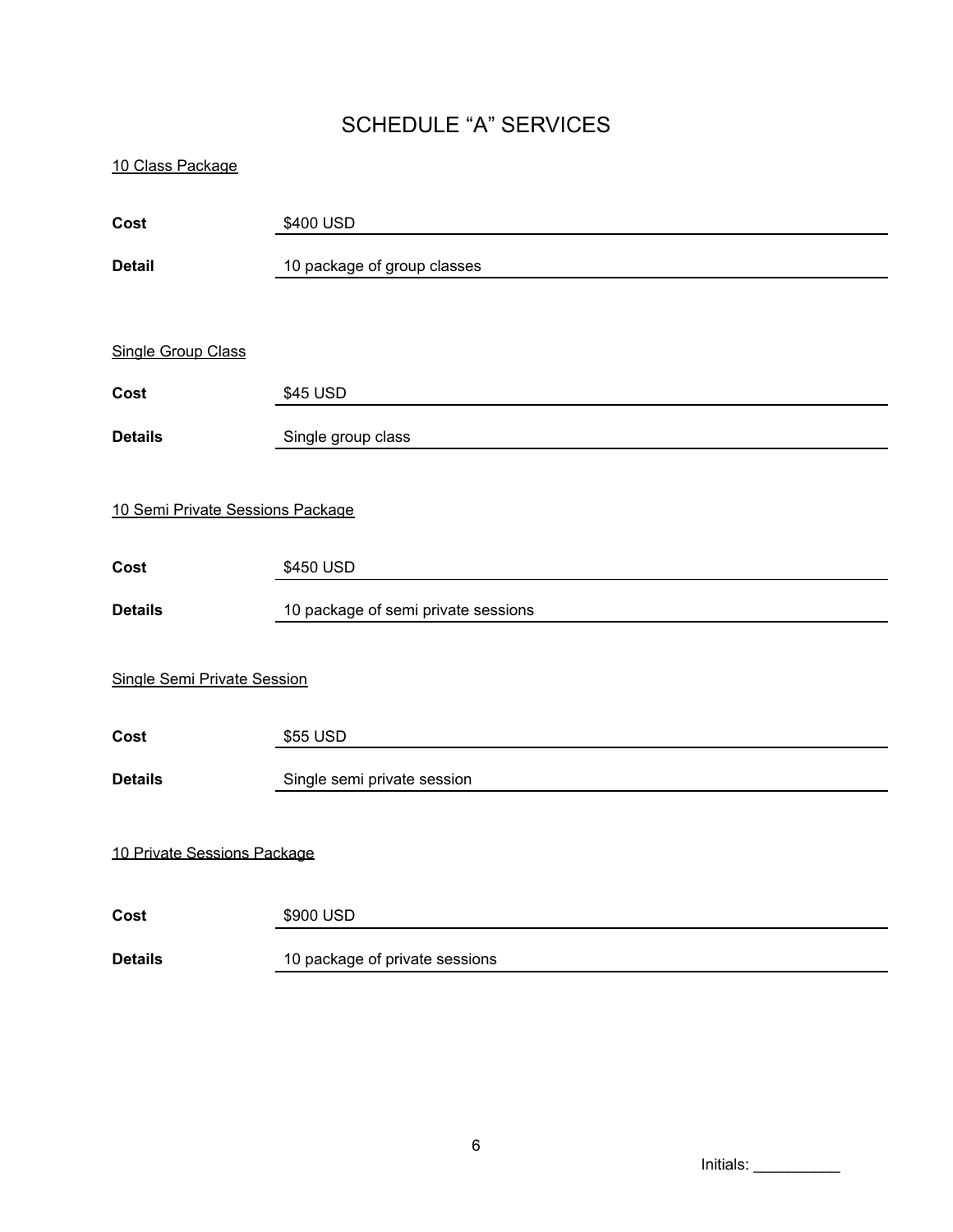Single Private Session

| Cost           | \$100 USD              |
|----------------|------------------------|
| <b>Details</b> | Single private session |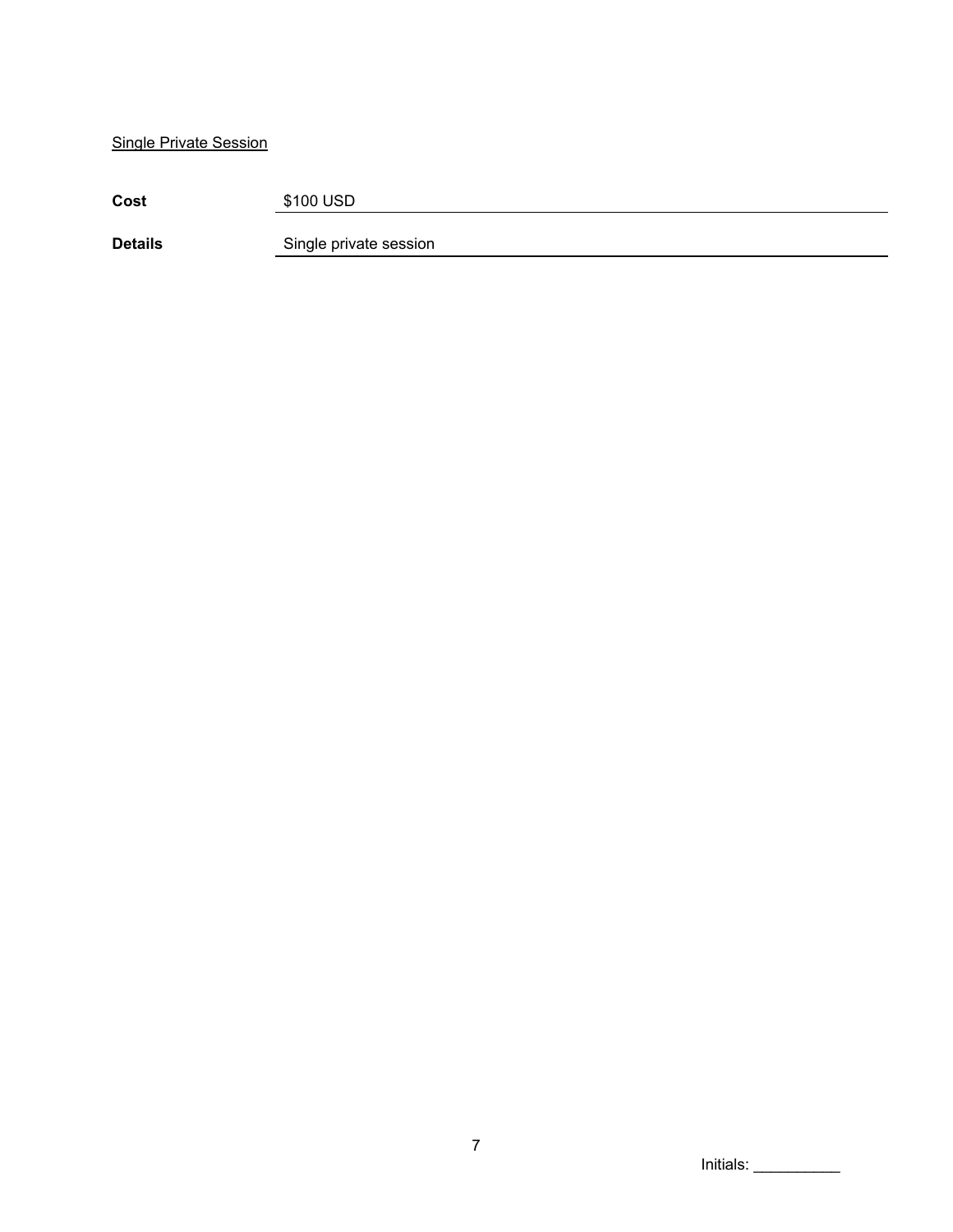# SCHEDULE "B" MEMBERSHIPS

### Private Monthly Membership (4)

| Cost           | \$ USD 340                                                                         |
|----------------|------------------------------------------------------------------------------------|
|                | Receives 4 sessions to use within the month (recommended one time per week)        |
|                | Receive 20% off single session rates for privates, groups, and virtual mat classes |
|                | Receive 10% off retail                                                             |
|                | 2 guest passes per year to share with friends or family (first-time visitors only) |
| <b>Details</b> | Exclusive first-in-line opportunity to secure a spot in our class schedule         |
| <b>Renewal</b> | Monthly, automatically                                                             |

#### Private Monthly Membership (8)

| Cost           | \$ USD 640                                                                         |
|----------------|------------------------------------------------------------------------------------|
|                | Receives 8 sessions to use within the month (recommended two times per week)       |
|                | Receive 20% off single session rates for privates, groups, and virtual mat classes |
|                | Receive 10% off retail                                                             |
|                | 2 guest passes per year to share with friends or family (first-time visitors only) |
| <b>Details</b> | Exclusive first-in-line opportunity to secure a spot in our class schedule         |
|                |                                                                                    |
| <b>Renewal</b> | Monthly, automatically                                                             |

#### Group Monthly Membership (4)

| Cost           | \$ USD 148                                                                         |
|----------------|------------------------------------------------------------------------------------|
|                | Receives 4 classes to use within the month (recommended one time per week)         |
|                | Receive 20% off single session rates for privates, groups, and virtual mat classes |
|                | Receive 10% off retail                                                             |
|                | 2 guest passes per year to share with friends or family (first-time visitors only) |
| <b>Details</b> | Exclusive first-in-line opportunity to secure a spot in our class schedule         |
|                |                                                                                    |
| Renewal        | Monthly, automatically                                                             |